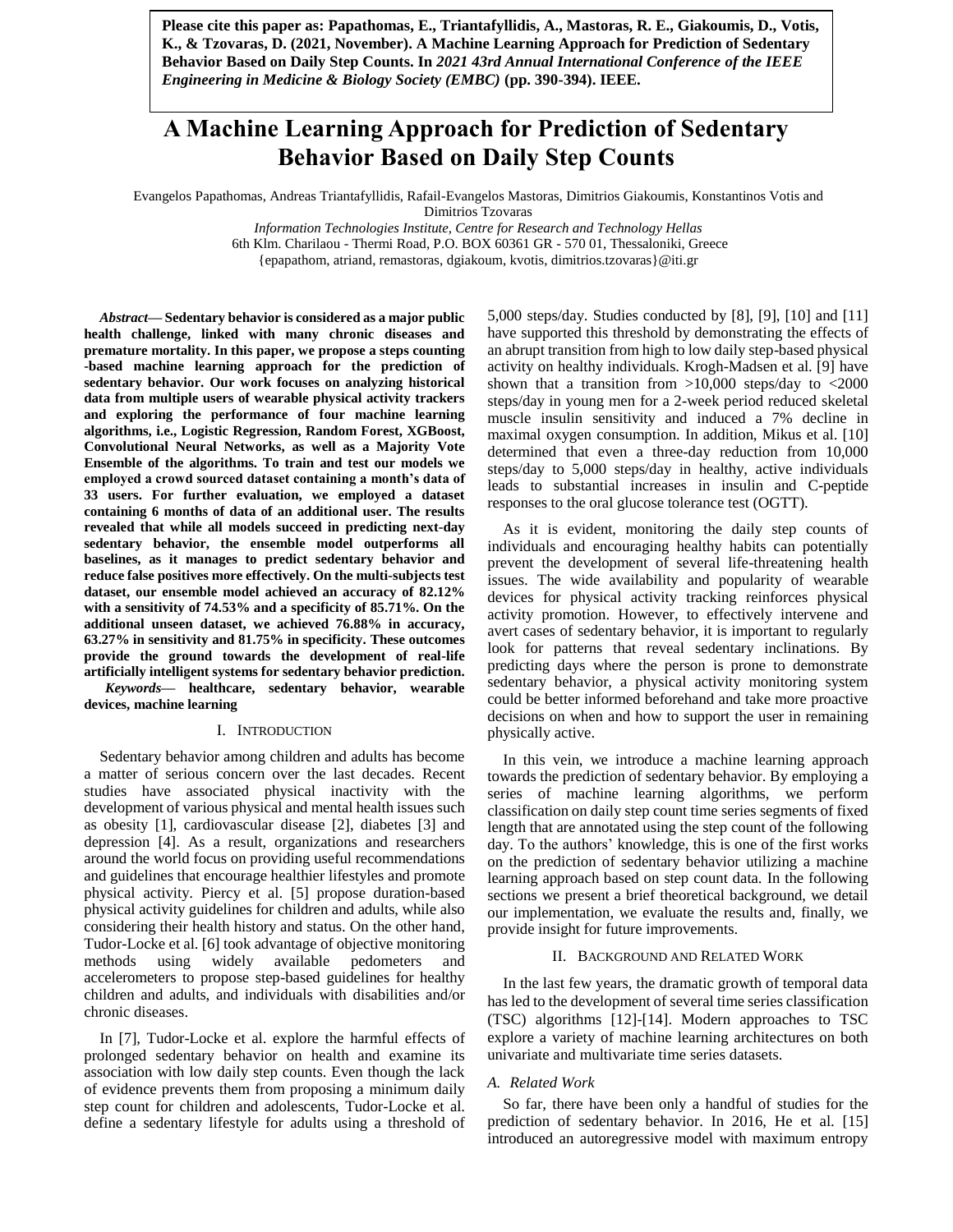method (MEM) [16] to predict sedentary behavior using raw activity logs from individuals. In search for the optimal parameters for their model, the research group utilized the physical activity logs of the StudentLife dataset [17]. The group determined that a person's sedentary behavior the next hour is correlated with their previous behaviors in the past six hours, and that sedentary patterns are often repeated in a daily and weekly basis.

He et al. proposed a rhythm analysis-based model [18] for the prediction and the prevention of sedentary behavior. The model detects the rhythms of sedentary behavior and models cyclical and linear rhythms through periodic and linear functions, respectively. Again, through validating their model on the physical activity logs of the StudentLife dataset, the group was able to detect half-day rhythms, daily rhythms, weekly rhythms and biweekly rhythms among the students.

In 2019, Ozogur et al. [19] proposed a deep learning approach to the prediction of sedentary behavior. Using a 6 hour window of historical physical activity data, the team trained a recurrent neural network (RNN) model that predicts the sedentary levels of the next hour for each student in the StudentLife dataset. After evaluating the RNN model through comparing it directly to a single neuron model, they concluded that it performs better for most students.

The aforementioned approaches focus on predicting sedentary behavior rhythms on an hourly rather than a daily basis, and they are based on activity states. In contrast with the above works, our proposed implementation focuses on daily predictions of step-defined sedentary behavior using objective monitoring methods, while following widely accepted physical activity recommendations. As such, we attempt to prevent sedentary behaviors a day before they occur towards encouraging individuals to become more active.

## *B. Background*

In this work, we explore the Logistic Regression, Random Forest [20], XGBoost [21] and CNN [13] algorithms for the prediction of daily sedentary behavior. Logistic Regression utilizes a logistic function to linearly combine independent variables and model their relationship with one binary dependent variable. Random Forest is a tree ensemble algorithm that creates a forest of random decision trees, fitted using a bagging technique. XGBoost is a recent, and rather popular, ensemble learning algorithm that combines the predictions of multiple regression trees, creating a scalable tree boosting system.

Ultimately, to obtain improved performance over the performance achieved by each algorithm individually, we explore a voting ensemble [22] of all the aforementioned algorithms. Ensembles typically yield better results in cases where there is substantial diversity between models. As a result, the combination of different algorithms has the potential to promote diversity and enhance predictions.

#### III. IMPLEMENTATION

In this section we present an overview of the dataset that we utilized, the data preprocessing techniques we applied on it, as well as the machine learning algorithms we examined and evaluated.

## *A. Dataset Overview*

We selected a crowd-sourced dataset [23] comprising physical activity data from several Fitbit users. The dataset contains daily logs of physical activity data, separated into activity intensity, walked steps and burnt calories. For the prediction of sedentary behavior, in our implementation we utilize the daily step count data of the dataset, which consist of 31 days of logged step counts for the majority of the 33 Fitbit users included. We utilized only the daily step count data of the Fitbit dataset, considering that the rest of the data is prone to errors [24] and also highly correlated to the step count.

## *B. Data Preprocessing*

To ensure the quality of the dataset before training and validating our neural network, we thoroughly inspected the daily step counts of each user. After arranging all user logs in the dataset by date, we observed that several missed a small number of dates that other user logs contained. In order to maintain uniformity across the dataset, we injected the missing dates of each user log as dates that contain NaN values. Next, we removed all daily step counts under 500, as we assumed that they were not appropriately counted [25]. In addition, to balance the distribution of the data, we capped all daily step counts to a maximum of 10,000 steps, i.e. the suggested target for healthy adults [6].

To handle the missing data, i.e. 17.69% of the data, we calculated the moving average of each time series in the dataset using a 7-day sliding window. We set the minimum required number of observations with non-missing values in the window to 1, so that, otherwise, the moving average returns missing values. After the calculation, we replaced the missing data using the corresponding values of the moving average. Any missing data that the moving average was unable to calculate were replaced using the mean value of each time series.

To approach the prediction of sedentary behavior through exploiting the historical data of users, we converted each time series to sequences of 7 consecutive days, using a sliding window. We selected a window size of 7 to include potential weekly seasonality. Since each user's time series consists of 31 days, the resulting number of windows for each user was 24. As target data, we selected the next day for each sequence and labeled it as sedentary, if it did not surpass the 5,000 steps/day threshold, or as non-sedentary if it did.

Finally, we created a training and a test set by splitting each time series. Specifically, in the training set we included the first 14 windows and target days of each time series and in the test set we included the remaining 10 windows and target days. This way we involve all users in the training and the evaluation of our models.

## *C. Logistic Regression, Random Forest and XGBoost*

We approached the prediction of sedentary behavior as a binary time series classification problem. Thus, to classify the input sequences we examined several machine learning algorithms, one of them being Logistic Regression. We fitted a Logistic Regression model using the training set discussed in the previous subsection. In addition, due to class imbalance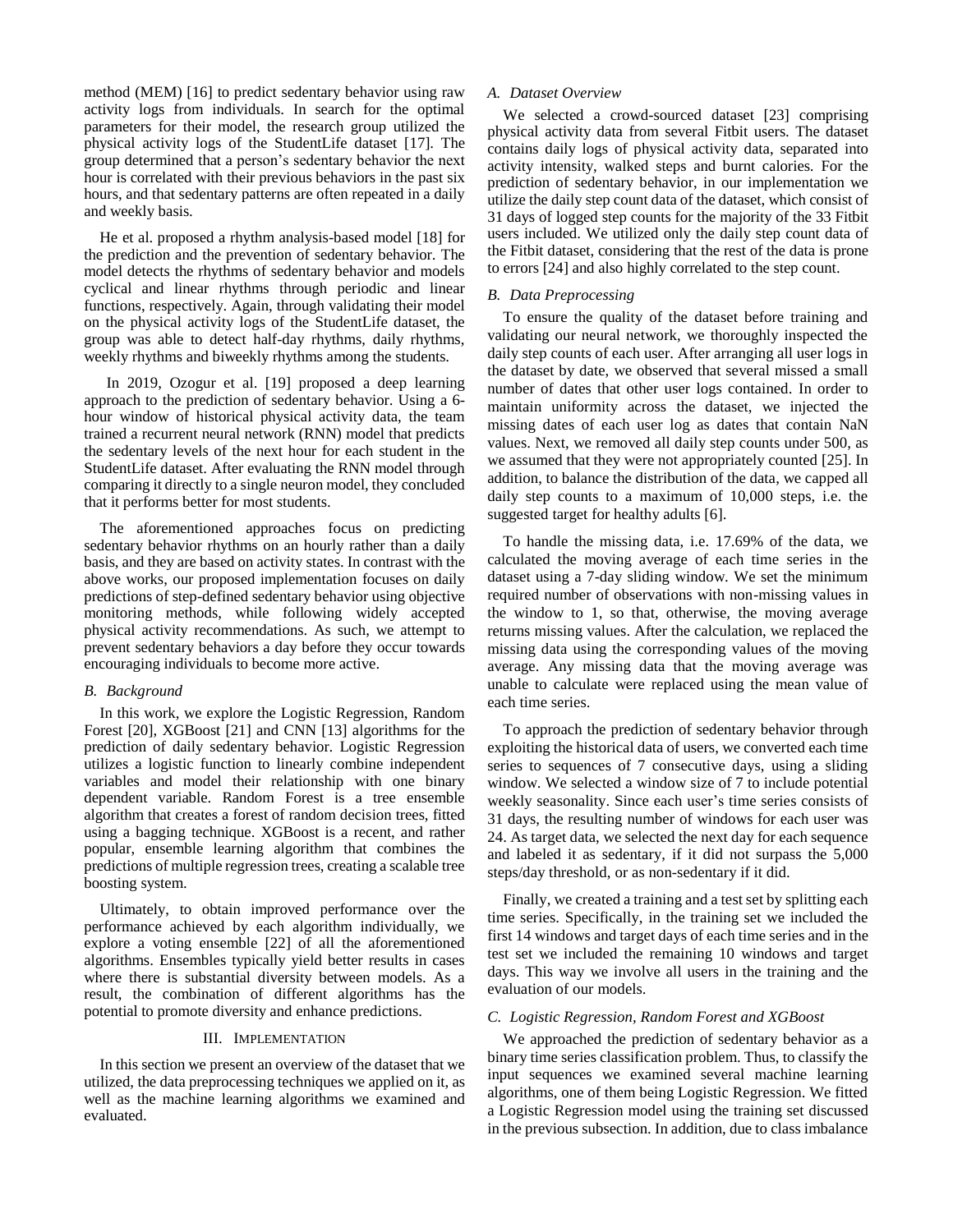that resulted from the shortage of sedentary target days in the training set, we calculated the class weights using (1), where  $W_{class}$  is the weight of the class,  $s_{total}$  is the total number of samples,  $s_{class}$  is the number of samples of the class and *n* is the number of classes. Finally, we applied the class weights to the model before fitting the training data.

$$
W_{class} = \frac{s_{total}}{s_{class} * n} \tag{1}
$$

Using the aforementioned training data, we additionally fitted a Random Forest model of 1,000 decision trees and an XGBoost model of 100 boosting rounds. We applied the class weights calculated using (1) to the Random Forest model before the training process. Similarly, before training the XGBoost model, we applied to it the ratio of the negative class samples to the positive class samples.

#### *D. Convolutional Neural Network*

To examine the results of a more advanced approach, we designed a neural network consisting of two 1D convolutional layers, a flattening layer and an output dense layer of a single neuron, as shown in Fig. 1.



Figure 1. The architecture of the Convolutional Neural Network.

The input convolutional layer contains 64 filters with a kernel size of 3x3 and acts as a downsampling layer by sliding the convolution window 7 elements at a time. The following convolutional layer also contains 64 filters with a 3x3 sized kernel but slides the convolution window 1 element at a time. To improve our network's performance, we applied the ReLU activation function only to the inner convolutional layer, following the design proposed by Zhao et al. [26]. Next, we flattened the window of the inner convolutional layer and we passed the result to the dense layer, where the sigmoid activation function was applied, to transform the output to a probability.

We trained the neural network using the aforementioned training set. During training, we selected a batch size of 16 samples/step and a 10% validation split. We used the Adam optimizer with a learning rate of 10-4 , the binary cross-entropy loss function and an early stopping mechanism. In addition, due to the imbalance between the two classes in the training data, we calculated weights for each class using (1) and applied them on the loss function.

## *E. Majority Vote Ensemble*

To evaluate a combination of all models, we developed a Majority Vote Ensemble. The ensemble determines the output result by taking as input the labeled results of each model and counting the votes for each class. In the case of a draw, the input is labeled as sedentary, as obtaining some false positive results is less crucial than obtaining false negative results. The architecture of the ensemble is shown in Fig. 2.



Figure 2. The architecture of the Majority Vote Ensemble.

## IV. RESULTS

In this section we present and discuss the results of evaluating our models on the remaining unseen data of the dataset, i.e. the remaining 10 sequences of each user's time series. Furthermore, we evaluate our models on an unseen dataset of 200 days from an additional source.

#### *A. Dataset Users*

To properly evaluate the performance of our models, we tested their predictions on the remaining sequences from each user's time series. In order to optimize each model's results, under the assumption of equal misclassification cost, we selected a probability threshold using Youden's index. Next, we applied the thresholds to each model's output probabilities to generate the labeled results. In tables I and II, we respectively present the selected probability thresholds and the sensitivity, specificity and accuracy scores that each model achieved.

TABLE I. THE MODELS' PROBABILITY THRESHOLDS.

| Model               | <b>Threshold</b> |
|---------------------|------------------|
| Logistic Regression | 0.8687           |
| Random Forest       | 0.2870           |
| <b>XGB</b> oost     | 0.4292           |
| <b>CNN</b>          | 0.5872           |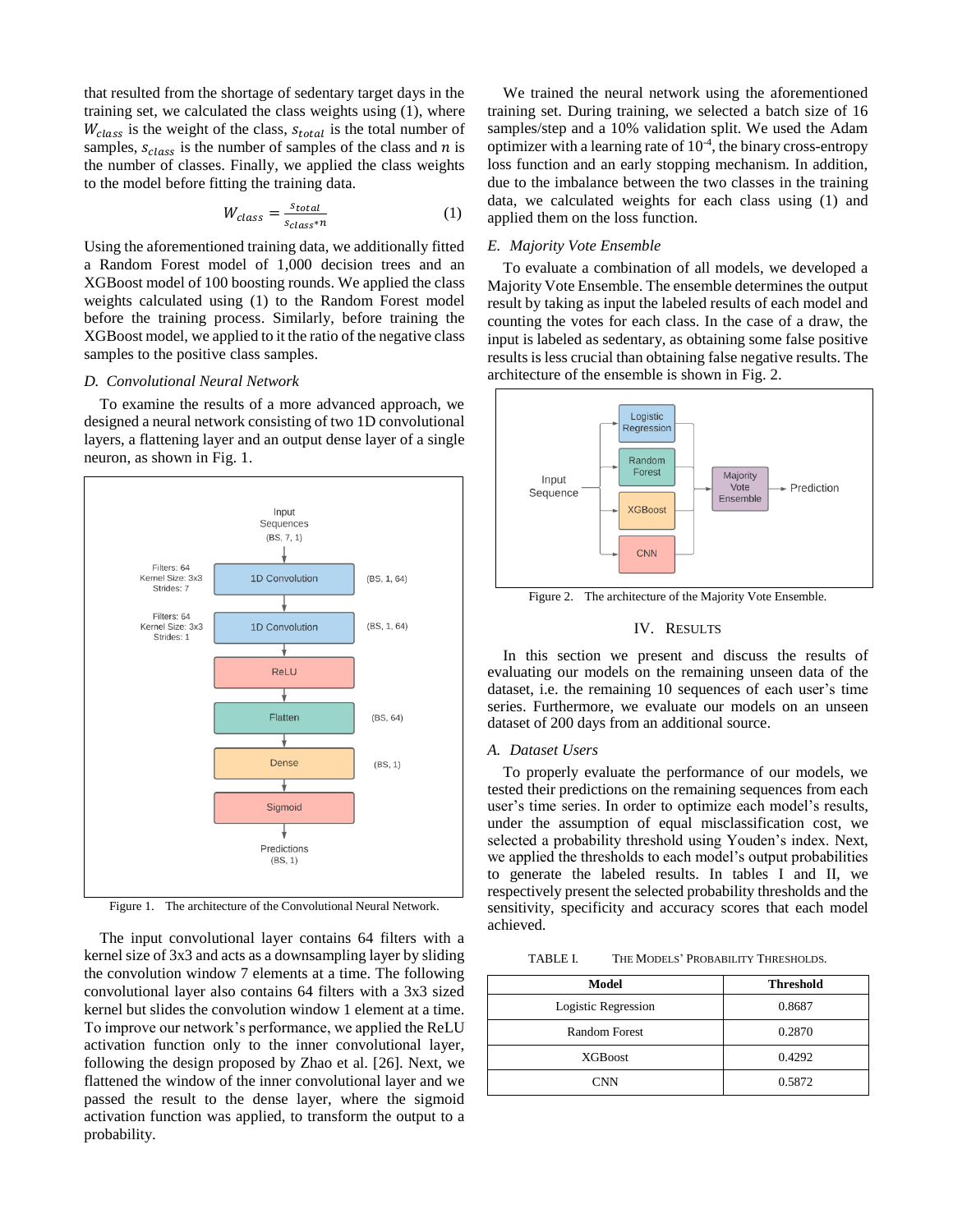TABLE II. THE MODELS' PERFORMANCE ON MULTIPLE USERS.

| Model                     | <b>Sensitivity</b> | <b>Specificity</b> | <b>Accuracy</b> |
|---------------------------|--------------------|--------------------|-----------------|
| Logistic Regression       | 0.6698             | 0.8929             | 0.8212          |
| <b>Random Forest</b>      | 0.7547             | 0.8348             | 0.8091          |
| <b>XGBoost</b>            | 0.6887             | 0.8661             | 0.8091          |
| <b>CNN</b>                | 0.6981             | 0.8705             | 0.8152          |
| Majority Vote<br>Ensemble | 0.7453             | 0.8571             | 0.8212          |

We observed that the Random Forest model achieved the highest sensitivity score but the lowest score in specificity. In contrast, the Logistic Regression model achieved the highest specificity score but the lowest sensitivity score. The XGBoost and CNN models attempted to balance their sensitivity and specificity scores, however with a noticeable incline in specificity. Finally, even though its scores did not exceed the highest measured scores, the Majority Vote Ensemble balanced the results in the most efficient manner.

Our models are capable of identifying patterns and correctly classifying sedentary behavior in most cases. However, several users engage in sedentary behavior in a random manner and without any prior indication. Specifically, we noticed a number of sequences in the test data that, even though the included step counts were nonsedentary, the target step count was sedentary. To demonstrate this, in Fig. 3 we present examples of time series with correctly and incorrectly classified sedentary days by the CNN model. The blue line signifies the time series of a user, while the dashed vertical purple line separates the target days in the training set, left of the separator, from the target days in the test set, right of the separator. The green dots mark the correctly classified sedentary days, i.e. the true positives, and the red dots mark the incorrectly classified sedentary days, i.e. the false negatives.



Figure 3. Examples of correct and incorrect classifications.

## *B. Additional User*

To further explore the performances of all models, we evaluated their predictions on an additional dataset. The dataset contained Fitbit Charge logged daily step counts from an additional user in course of 200 days. To prepare the dataset for our models, we applied the preprocessing pipeline we described in the previous section. Furthermore, to obtain the labeled results, we applied the probability thresholds we calculated using the original test dataset. In table III, we present the sensitivity, specificity and accuracy scores that each model achieved on these additional data.

TABLE III. THE MODELS' PERFORMANCE ON THE ADDITIONAL USER.

| Model                     | <b>Sensitivity</b> | <b>Specificity</b> | <b>Accuracy</b> |
|---------------------------|--------------------|--------------------|-----------------|
| Logistic Regression       | 0.5714             | 0.9051             | 0.8172          |
| Random Forest             | 0.6122             | 0.8248             | 0.7688          |
| <b>XGB</b> oost           | 0.6122             | 0.7956             | 0.7473          |
| <b>CNN</b>                | 0.5918             | 0.8102             | 0.7527          |
| Majority Vote<br>Ensemble | 0.6327             | 0.8175             | 0.7688          |

The results showed that our implementations succeeded in detecting sedentary behavior a day earlier whenever sedentary patterns are available. In detail, the Logistic Regression model achieved the highest specificity score but the lowest score in sensitivity. The Random Forest, XGBoost and CNN models achieved quite similar results, attempting to balance both scores. And finally, the Majority Vote Ensemble achieved the highest sensitivity score, surpassing all baseline models, and a fairly high specificity score.

### V. DISCUSSION

In this paper we proposed a machine learning approach to predict sedentary behavior using historic daily steps count data originating from wearable devices. Considering that physical inactivity is a major public health challenge linked with higher morbidity and mortality, the implementation of new ICT technologies is required to facilitate its prevention. Consequently, this paper focuses on predicting physical inactivity using ambient intelligent systems, as a resolution to this rising issue.

Surprisingly, even though sedentary behavior is an important public health challenge, the predictive capabilities of relevant ICT systems have not been thoroughly investigated, nor exploited, thereby motivating the current work. Our outcomes, following the experimentation with different machine learning algorithms, provide an important ground towards the development of real-life artificially intelligent systems for sedentary behavior prediction on a large-scale.

In search for the most optimal prediction technique, we experimented with 4 machine learning algorithms and their ensemble. The results on two different test datasets showed that the ensemble outperforms the baseline models by balancing the metric scores more efficiently and achieving